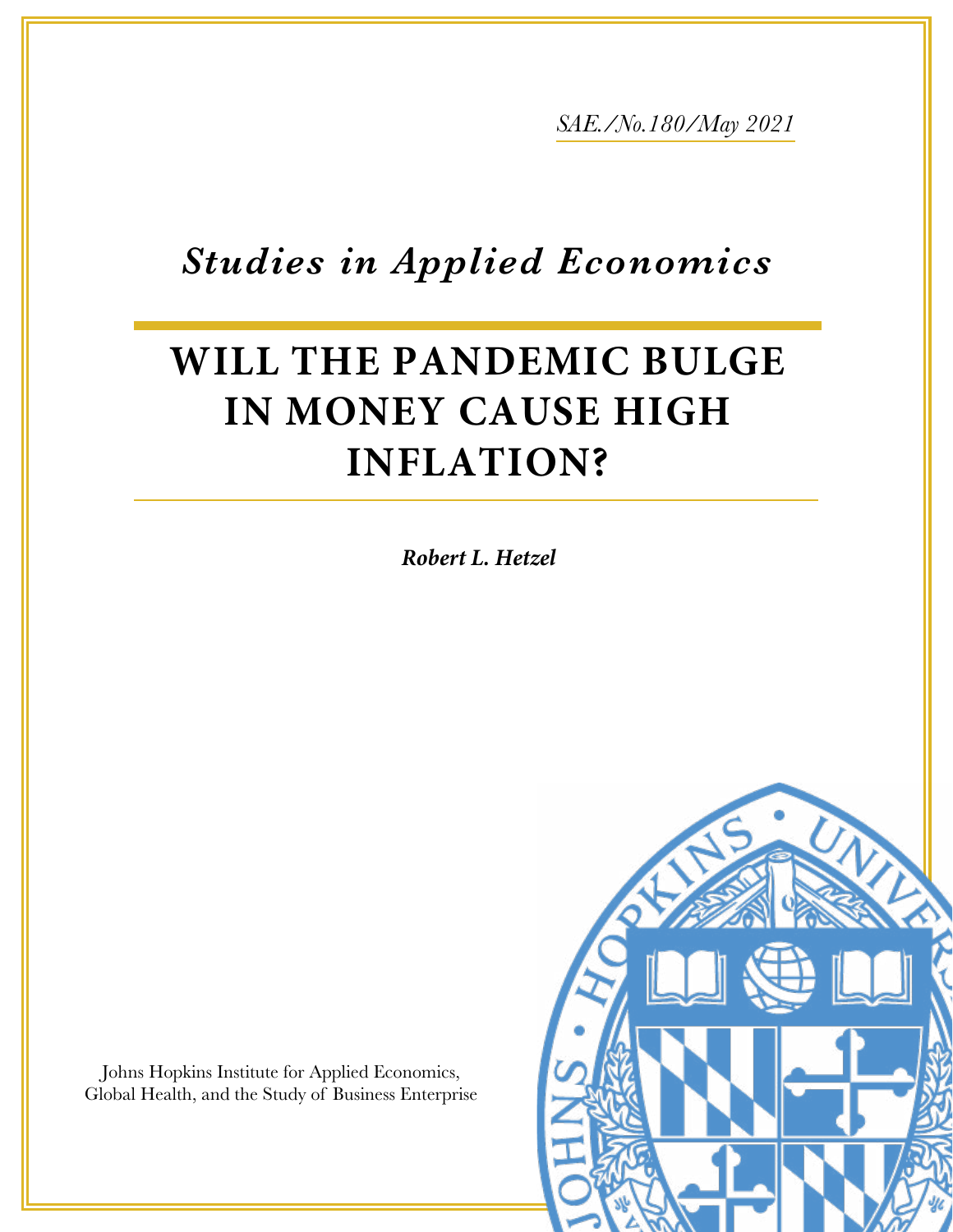# **Will the Pandemic Bulge in Money Cause High Inflation?** By Robert L. Hetzel

# **About the Series**

The *Studies in Applied Economics* series is under the general direction of Professor Steve H. Hanke, Founder and Co-Director of the Johns Hopkins Institute for Applied Economics, Global Health, and the Study of Business Enterprise [\(hanke@jhu.edu\)](mailto:hanke@jhu.edu).

# **About the Author**

Robert Hetzel [\(roberthetzel@comcast.net\)](mailto:roberthetzel@comcast.net) received an AB degree in 1967 and a Ph.D. in 1975 both from the University of Chicago. While at Chicago, he was in the Money and Banking workshop and did his thesis work under Milton Friedman.

Robert joined the Research Department at the Federal Reserve Bank of Richmond in 1975, where, as Senior Economist and Research Advisor, he served as an adviser to the Bank president on matters concerning his participation in FOMC meetings. He retired January 2018. Robert is currently a fellow at the Johns Hopkins Institute for Applied Economics, Global Health, and the Study of Business Enterprise.

Robert's research agenda is the evolution of central banking in the modern regime of fiat money. He regularly writes articles on monetary policy in which he continues the Friedman monetarist tradition. His two recent books, both published by Cambridge University Press, are *The Monetary Policy of the Federal Reserve*: *A History* (2008) and *The Great Recession: Market Failure or Policy Failure?* (2012).

### **Abstract**

The monetary aggregate M2 increased from \$15,473 billion in February 2020 to \$19,670 billion in February 2021, or by 27.1%. Real M2 (M2 deflated by the CPI) increased similarly by 25.3% [\(https://fred.stlouisfed.org/series/M2REAL\)](https://fred.stlouisfed.org/series/M2REAL). This monetary acceleration, unprecedented outside of wartime, is apparent in a longer-run perspective. From the trough of the last business cycle in June 2009 through February 2020, annualized monthly growth rates for M2 averaged 5.9%. Over the interval March 2020 through June 2020, they averaged 65.6%. Although diminished, rapid M2 growth continued, averaging 12.9% from July 2020 through March 2021. Milton Friedman famously said that inflation is always and everywhere a monetary phenomenon. If he is right, should not this bulge in money lead to an undesirably high rate of inflation?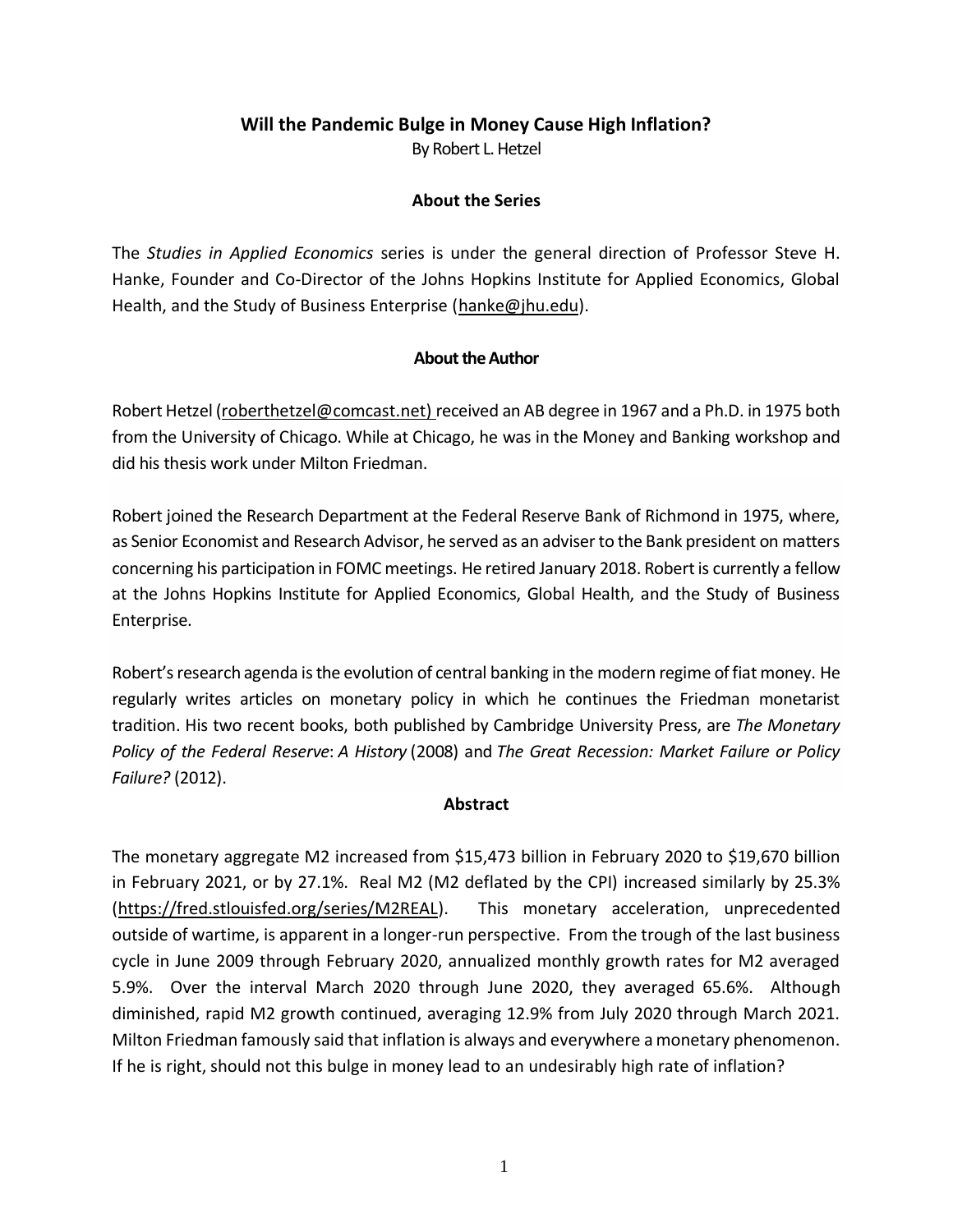Section 1 summarizes what the Fed must do to avoid an undesirable increase in inflation. Section 2 lays out the argument in terms of a need for procedures that ensure monetary control. Section 3 describes the Fed's new monetary policy called "flexible-average-inflation targeting" (FAIT). It highlights how radical a departure FAIT is from the policy of the Great Moderation as a consequence of making the unemployment rate an independent goal rather than using its changes as an indicator variable for whether the economy is growing unsustainably fast or slow.

Section 4 draws out the parallels between FAIT and the monetary policy followed in the 1970s. It makes the argument that unless the FOMC reinstates the policy of preemptive increases in the funds rate guided by the necessity of unwinding the 2020 bulge in M2, it will inaugurate an undesirably high period of inflation. Section 5 argues that in many ways with its dismissal of money FAIT resembles modern monetary theory (MMT) adapted to exploitation of the trade-offs promised by a Phillips curve. Section 6 contends that money remains at the heart of any serious conceptual framework for discussing the powers of a central bank. An appendix provides a more formal quantity theoretic framework using the New Keynesian model.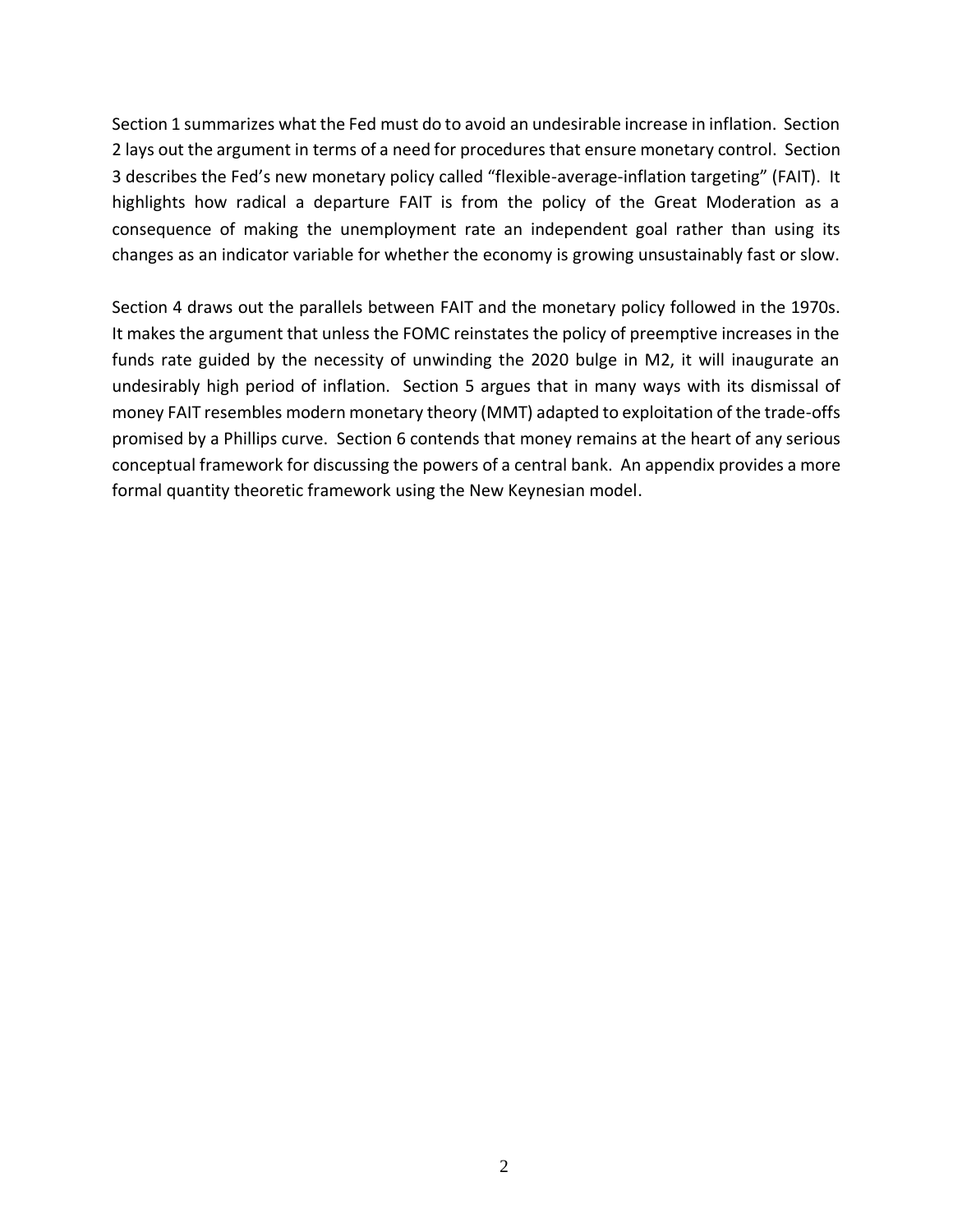#### **1. A summary of what is required for monetary control**

The bulge in M2 represents a significant increase in purchasing power. That bulge in purchasing power can be reversed in one of two ways, either through a reduction in the nominal quantity of M2 or through significant inflation. The increase in M2 occurred through the bookkeeping operations of banks as the public received government transfer payments and the Fed through quantitative easing (QE) purchased government Treasuries and mortgage-backed securities (MBS). To the extent that the QE purchases matched the increase in the bank deposits in M2, the government did not have to issue debt to finance its transfer payments. The Fed monetized the government deficit.

Reversing the increase in the nominal quantity of M2 requires undoing the bookkeeping operations of the banks that created the deposits. For that to happen, the Fed will need to keep shortterm real rates of interest (the funds rate) in line with the "natural" rate of interest, the real rate of interest that keeps savings equal to investment. That is, as the public attempts to spend down its M2 balances (dissave), interest rates must be sufficiently high that the public also pays down bank debt (saves) and thus extinguishes bank deposits. However, the Fed is communicating to markets that the funds rate is likely to rise off the zero lower bound (ZLB) only in 2024. At the same time, QE is raising asset prices and wealth and thus raising the natural rate of interest. It is likely that monetary policy will remain expansionary and that inflation will increase significantly.

Milton Friedman put the lag between monetary acceleration and increased inflation at about 2 years. With the acceleration in M2 dated to 2020Q2, the rise in inflation should be apparent by early 2022. Spokespersons for the FOMC have forecast that there will be a blip in inflation in 2021 but that inflation will return to 2% or lower by the end of 2021. There is then an experiment of the monetary view of inflation. If the latter is correct, the "blip" will turn into a sustained increase in inflation without a rapid elimination of expansionary monetary policy.

#### **2. Price stability requires monetary control**

When confidence returns with widespread immunization, households will draw down their liquid savings (bank deposits) and the service sector will rebound. An historical analogy is the way in which households in World War II accumulated money balances to spend with the end of the war and restoration of the availability of consumer goods. The FOMC looks forward to a one-time surge in prices, but what assurance is there that the surge will dissipate rather than propagate?

Everything will depend upon how the purchasing power embodied in the 2020 bulge in money (M2) is unwound. If it is unwound through a reduction in the nominal quantity of bank deposits, then any price rise will be a one-time event. However, simply spending funds in a bank deposit does not make the deposit disappear. The deposit is transferred to the recipient of the expenditure. Money is a hot potato. With no reduction in its nominal quantity, the purchasing power embodied in the bulge in M2 will have to be run down through inflation.

For the nominal quantity of money to decline, the FOMC must have procedures that cause the real funds rate to track the natural rate of interest. As defined here, the natural rate of interest is the real rate of interest that eliminates excess demand in the goods market. Alternatively, savings equal investment. With that equality, there is no excess supply of bonds for the central bank to monetize in the bond market as a consequence of defending its rate peg. Without such debt monetization, there is then no excess supply in the market for the quantity of money requiring an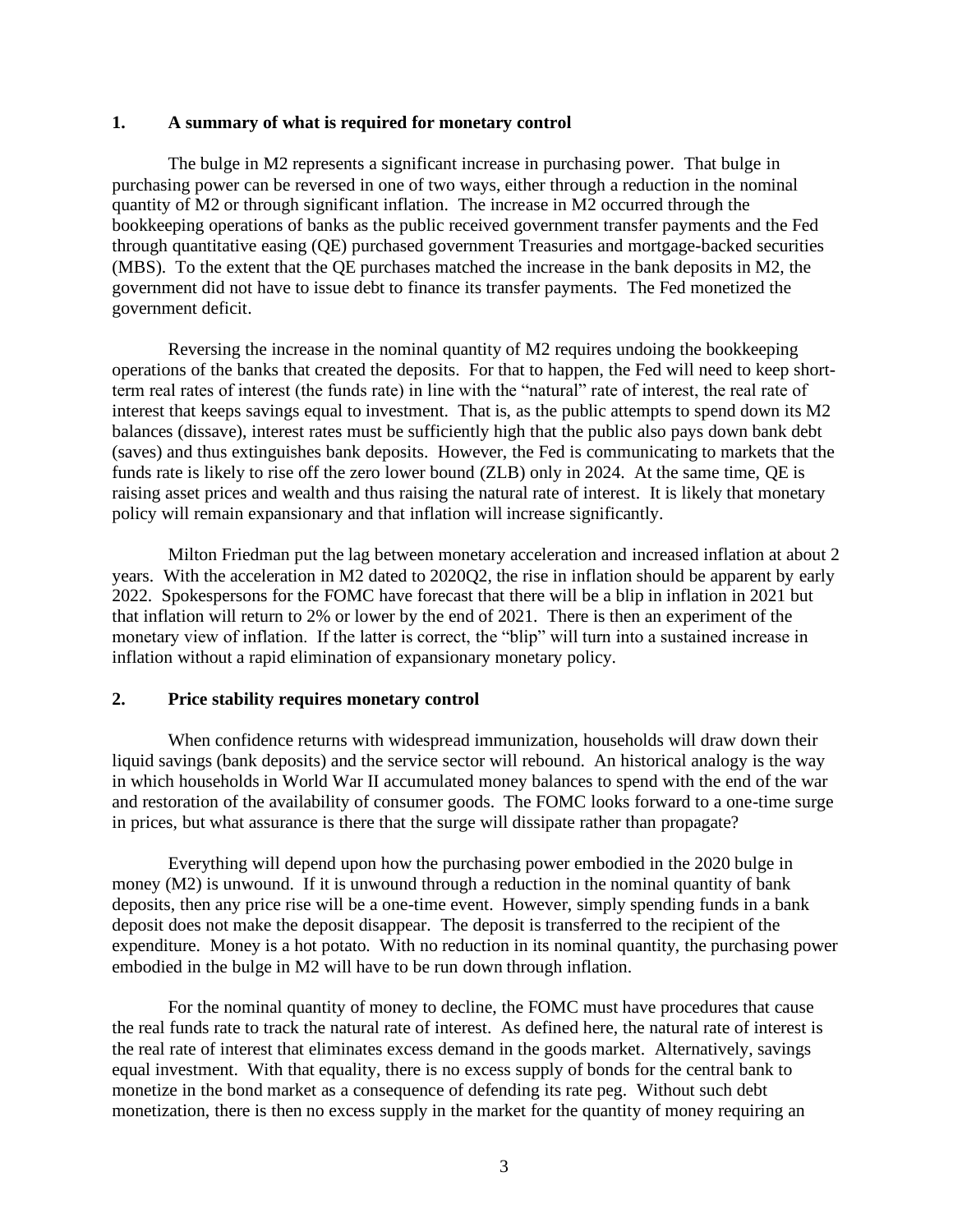increase in the prevailing price level. When households attempt to run down their excess money balances, they dissave. A sufficiently high real rate of interest causes a corresponding amount of saving in the form of paying down bank debt and extinguishing bank deposits (money). Of course, the process is aided if the Fed sells securities.

To understand how FOMC procedures can provide for this monetary control, it is necessary to understand the relationship between the FOMC's two instruments: 1) the funds rate and the associated forward guidance about the future funds rate path contingent on the evolution of the economy; and 2) quantitative easing (QE) in the form of purchases of Treasury securities and MBS. Payment of interest on reserves (IOR) separates the funds rate target from the size of the Fed's portfolio and its liabilities in the form of deposits of commercial banks with it. An open market purchase does not lower the funds rate because IOR effectively sterilizes the reserves creation by inducing banks to hold the additional reserves.

However, even with an unchanged funds rate, QE purchases of long-term securities are stimulative. The portfolios of investors became more liquid with the replacement of a Treasury bond or MBS with a bank deposit. Through portfolio rebalancing, investors then bid up the prices of assets like consumer durables, houses and equities. As a first pass, the prices of these assets must rise to reconcile investors to holding a more liquid asset portfolio. The rise in Tobin's Q, the price of an asset relative to its replacement cost, stimulates investment and the purchase of consumer durables. Although the FOMC may not change its funds rate target (the rate paid on IOR), there is an increase in the natural rate of interest required to maintain excess demand equal to zero in the goods  $market.<sup>1</sup>$ 

No doubt there is agreement that the hyperinflation in countries like Zimbabwe and Venezuela arises from the monetization of government debt by the central bank. Is there an analogue with the monetization of the government debt that occurred through the massive QE that began in March 2020? The answer is negative but only if the FOMC demonetizes debt (reverses QE) by causing the real funds rate to track the natural rate of interest.

To make the argument specific, imagine first a counterfactual associated with a Cares Act payment made in March 2020 financed entirely by issuance of government debt. The household receives an electronic deposit, and its bank receives an equal amount of reserves at the Fed. The payment reduces the Treasury's account at the Fed (the Treasury General Account or TGA). By assumption, the Treasury issues a security to the public to replenish the account. Bank deposits and reserves then decline to their original level while the public holds more Treasury debt. When confidence returns in the post-pandemic world, households will attempt to increase their spending by selling the Treasury securities they acquired. Because there are buyers for those securities, saving accompanies dissaving, which moderates the increased post pandemic spending. However, for such sales to find buyers other than the Fed, interest rates will have to rise.

 $<sup>1</sup>$  The length of time required for the increase in Tobin's Q to stimulate investment accounts for the</sup> lag between initiation of an expansionary monetary policy and an increase in aggregate expenditure. Friedman (1989, 31) estimated the lag at 2 to 3 quarters for an increase in expenditure with a lag of 2 years for an increase in inflation. Transparency would require that the FOMC make public the combined influence of a funds rate at the ZLB and QE on aggregate expenditure.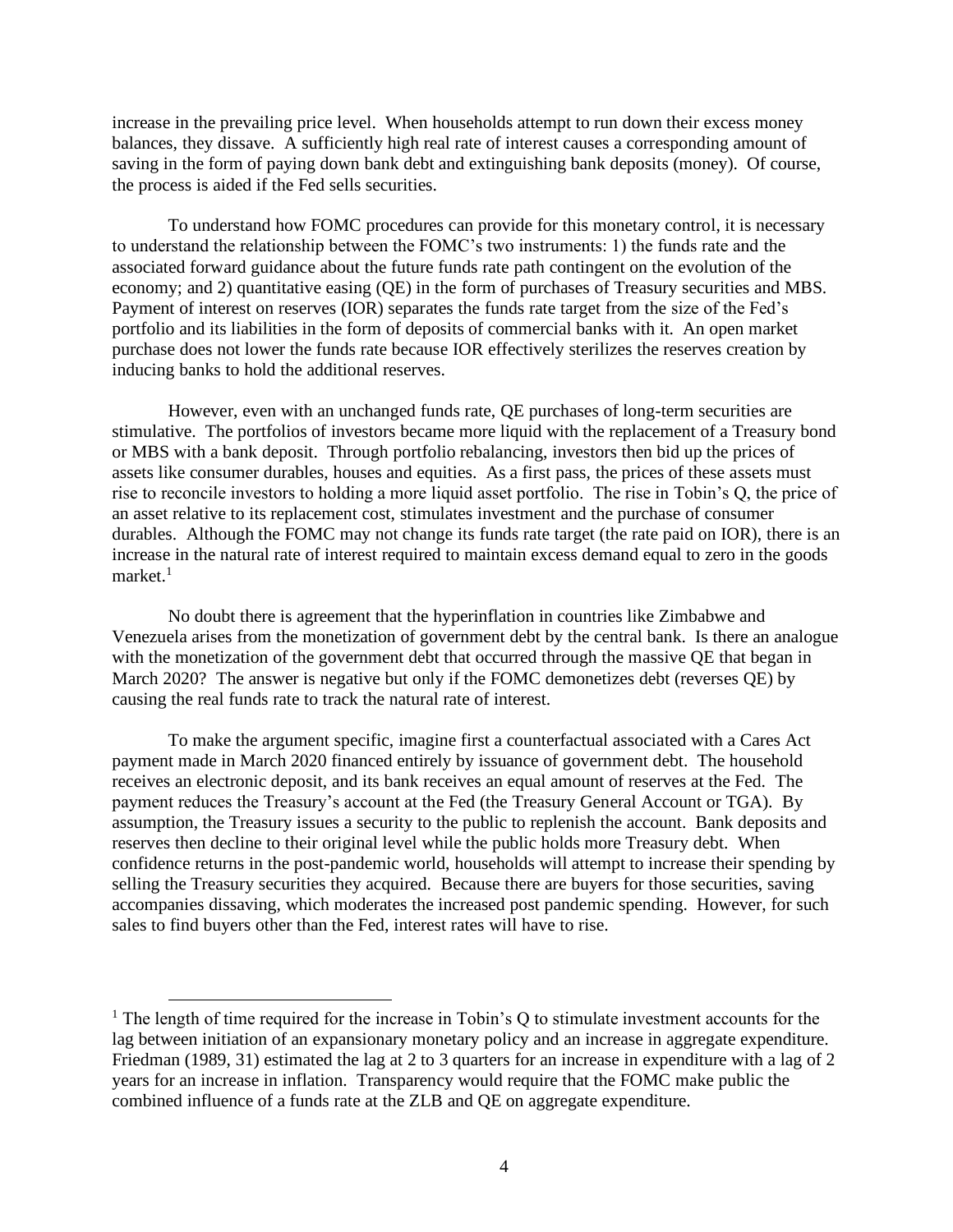As actually happened, however, to replenish the TGA, starting in March 2020, the Treasury effectively sold securities to the Fed because of the Fed's large open market purchases. Bank deposits and reserves then increased. When confidence returns and households want to spend down their augmented deposits, the analogue to the above of households selling Treasury securities is for the Fed to sell securities from its portfolio. Some households must save to buy those securities. Again, dissaving is countered by saving, which moderates the additional spending. However, to the extent that the Fed does not unwind its portfolio, it will have to compensate by raising interest rates to a greater extent than assumed in the above counterfactual example to match an increase in the natural rate of interest. With higher interest rates, households have an incentive to save by paying down bank debt like credit card debt and, in the process, to extinguish bank deposits. The increase in purchasing power incorporated in the bulge in M2 is unwound through a reduction in the nominal quantity of M2.

In 2021, monetary policy is expansionary as evidenced by the strength in the housing market, stock market, the manufacturing sector, weakness in the dollar, and surging sales of goods. The FOMC does not worry about an uncontrolled overshoot in inflation because it organizes monetary policy around Phillips curve trade-offs rather than monetary control. From the FOMC's perspective, there will be a one-time increase in the price level in 2021 due to cost-push pressures (an upward shift in the Phillips curve). However, the increase in inflation will be transitory because slack in the economy in the form of significant unemployment will restrain inflation (keep the unemployment rate to the right of the NAIRU value on the Phillips curve). From a quantity theory perspective, however, a sustained expansionary monetary policy will produce sustained high inflation.

#### **3. FAIT: the return of fine tuning guided by a Phillips curve**

FOMC chair Powell used the term "late-breaking improvements" to refer to the way in which the prepandemic low of a 3.5% unemployment rate achieved after a long recovery reduced inequality in the labor market. These improvements included a historically low unemployment rate for African Americans, more rapid wage growth at the low end of the wage scale, and increased labor force participation among people without a college degree. As embodied in the Fed Listens outreach effort to community groups, these desirable outcomes produced by a strong labor market caused the FOMC to adopt an "inclusive" version of its maximum employment objective. In reference to the labor market just prior to the onset of the pandemic and the prevailing existence of near price stability, Powell (2/10/2021, 3-4) said, "These late-breaking improvements in the labor market did not result in unwanted upward pressures on inflation, as might have been expected; in fact, inflation did not even rise to 2 percent on a sustained basis. There was every reason to expect that the labor market could have strengthened even further without causing a worrisome increase in inflation were it not for the onset of the pandemic."

Powell (2/10/2021, 8-9) also said, "Recognizing the economy's ability to sustain a robust job market without causing an unwanted increase in inflation, the statement [of FAIT] says that our policy decisions will be informed by our 'assessments of the shortfalls of employment from its maximum level' rather than by 'deviations from its maximum level.' This means that we will not tighten monetary policy solely in response to a strong labor market.... [W]e expect that it will be appropriate to maintain the current accommodative target range of the federal funds rate until labor market conditions have reached levels consistent with maximum employment and inflation has risen to 2 percent and is on track to moderately exceed 2 percent for some time. In addition, we will continue to increase our holdings of Treasury securities and agency mortgage-backed securities by \$80 billion and \$40 billion per month...."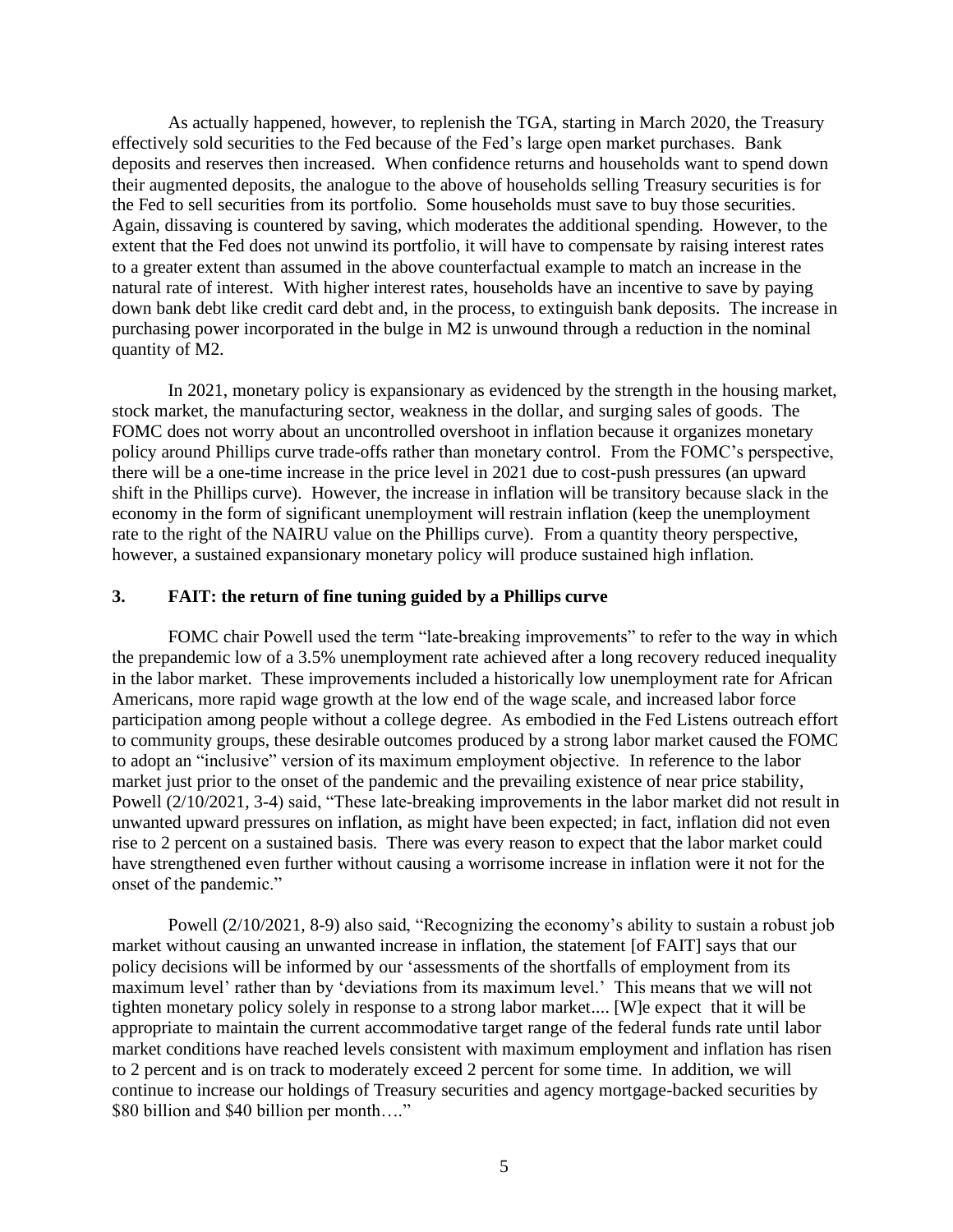The FOMC has defined its objective of maximum employment as inclusive maximum employment. That is, the FOMC has set as an objective an unemployment rate low enough to ensure full employment in minority communities. That level of employment relative to actual employment defines the FOMC's measure of slack in the economy. The regular reference by Powell to the existence of a Phillips curve flat down to at least the pre-pandemic unemployment rate of 3.5% conveys the message that the FOMC can run an expansionary monetary policy without achieving the desired rise in inflation for a period of time measured in years. The modifier "flexible" before "average-inflation target" derives from the fact that now the FOMC has two independent objectives—a socially desirable low rate of unemployment and inflation. If sustained inflation rises well above 2% before reaching the unemployment objective, the FOMC will trade off between the two objectives in a discretionary ("flexible") way.

FAIT represents a radical departure from the earlier policy initiated in the Volcker-Greenspan (V-G) era. With FAIT, the FOMC has restored the monetary policy anterior to V-G of alternations in the stance of monetary policy—expansionary during the pandemic and later necessarily contractionary to correct the overshoot of inflation from  $2\%$  (go-stop).<sup>2</sup> The intent of the alternations is to manipulate slack in the economy while at the same time producing predictable results for inflation based on an empirical Phillips curve relationship relating slack and inflation.

Based on the recovery from the Great Recession, the FOMC could have drawn the conclusion that the way to achieve maximum sustainable employment is to ensure a long recovery uninterrupted by the need to counter a reemergence of inflation. Instead, everything changed when the FOMC adopted an inclusive definition of employment as an independent target rather than simply as an indicator variable with its changes showing whether the economy is growing unsustainably fast or slow. Once again willing to make inflation-output trade-offs, albeit under the optimistic premise that the trade-offs would not arise until the unemployment rate fell to at least 3.5%, the FOMC adopted an expansionary monetary policy to lower unemployment.

The issue then became how to run an expansionary monetary policy at the ZLB for the funds rate when a funds rate at the ZLB for the early years of the recovery from the Great Recession had not produced inflation. During those first years, markets, anticipating a V-shaped recovery, had kept bond rates relatively high (Hetzel 2021, Ch. 24, "Recovery from the Great Recession"). The solution was Odyssean forward guidance that committed the FOMC to keeping the funds rate at the ZLB for a period of years.<sup>3</sup> Making that commitment credible entailed several features. One feature was openended quantitative easing (QE). Although advanced to promote "market function," the purchase of MBS was hardly necessary to revive a housing market that was thriving. While stimulative in its own right, the FOMC accompanied QE with the message that markets should not consider a funds

<sup>2</sup> FOMC spokespersons conjecture that periodically shocks will require a funds rate at the zero lower bound (ZLB) and inflation will decline because of an inability to lower the funds rate. Quantitative easing measure must also be presumed ineffective at the ZLB. The argument is highly conjectural.

<sup>&</sup>lt;sup>3</sup> The term Odyssean forward guidance comes from Campbell et al (2012). The term refers to forward guidance that commits the FOMC (ties it to the mast) to behaving in a way that supersedes a more general reaction function. By committing to a liftoff of the funds rate from the ZLB only after a persistent overshoot of inflation above 2% the FOMC is telling markets not to raise bond rates as the unemployment rate declines.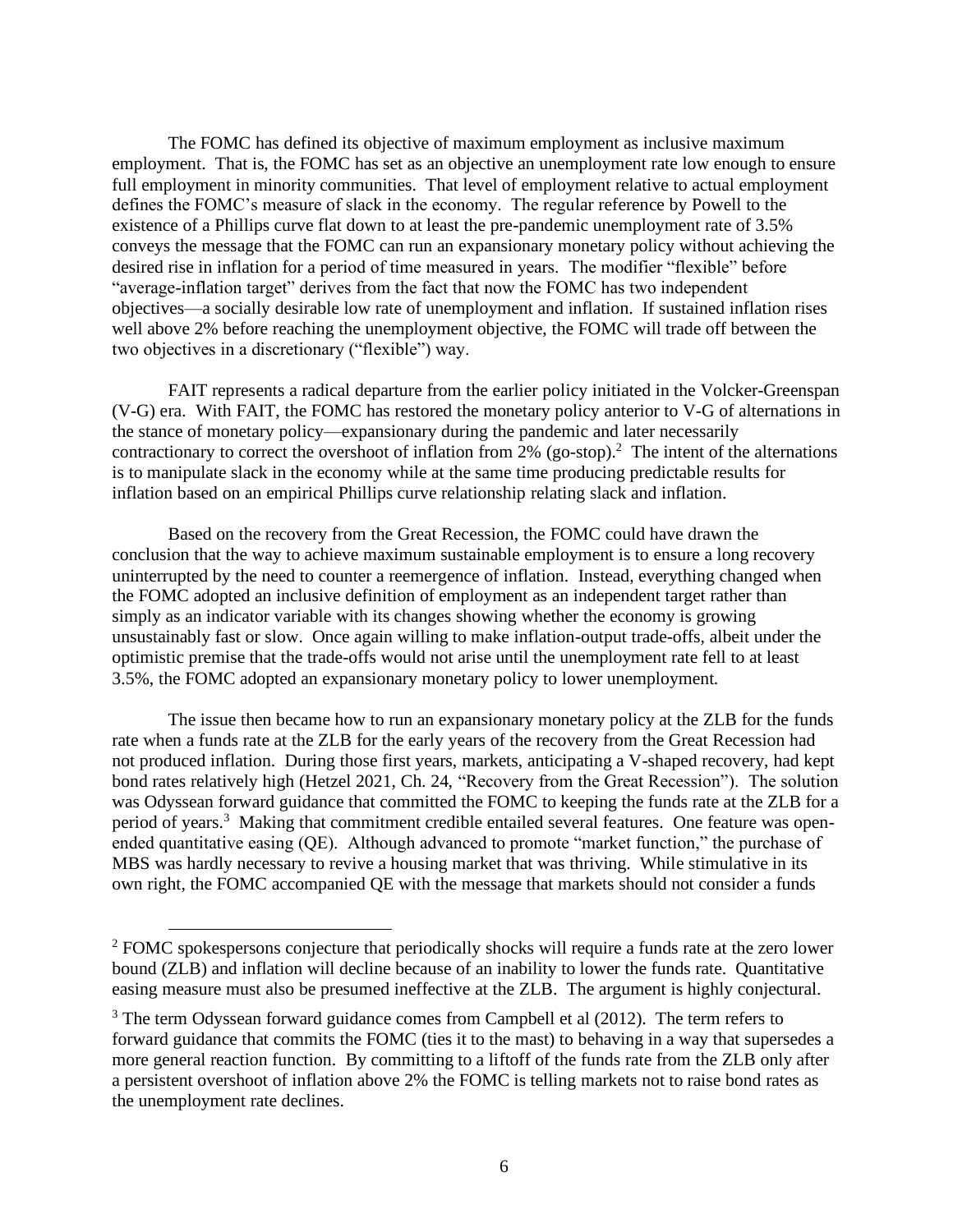rate increase in the offing until well after the FOMC began to taper its QE purchases at some indefinite time in the future.

The FOMC adopted FAIT so that markets would not raise bond rates given an increase in inflation. Inflation would have to rise persistently above 2%. "Persistently" meant that markets should ignore an increase in inflation assumed by the FOMC to be a one-time event associated with recovery of the economy. In terms of the implementation of policy, the most dramatic change in monetary policy came with the rejection of the signal characteristic of policy in the Greenspan era, namely, preemptive increases in the funds rate during economic recovery. The FOMC did not want markets to raise bond rates in anticipation of preemptive increases in the funds rate. It then needed an excuse to abandon preemption. The excuse was the inability to use a Nairu framework to forecast inflation. The criterion for an end to QE and liftoff from the ZLB is no longer a "forecast" of inflation but rather the actual emergence of a persistent overshoot of inflation above 2% and significant progress toward inclusive maximum employment.

In her tenure as FOMC chair, after December 2015, Janet Yellen practiced the policy of preemption, albeit in a moderate form that accounted for the secular decline in the natural rate of interest and weakness in the world economy. However, with her Keynesian background, Yellen adopted the Modigliani-Papademos (1975) framework for forecasting inflation. With this framework, changes in inflation depend upon the difference between the unemployment rate and the NAIRU (nonaccelerating inflation rate of unemployment). NAIRU, which is an acronym coined by James Tobin (1980), demarcates the unemployment rate on the Phillips curve such that values to the left cause inflation to rise and values to the right cause inflation to fall. Using the median of the long-run values in the FOMC's SEP (Summary of Economic Projections) for the unemployment rate as a proxy for NAIRU, a declining unemployment rate in the recovery from the Great Recession that pushed the unemployment rate below this proxy should have produced an increase in inflation to the FOMC's 2% target but did not. It should not have been a surprise to FOMC participants that this framework would fail to predict inflation.<sup>4</sup>

<sup>4</sup> The Modigliani-Papademos framework failed similarly in the long expansion after the 1990-1991 recession when the unemployment rate declined from 7.8% in June 1992 to 3.8% in April 2000 while inflation changed only minimally. Inflation, measured by the core PCE, went from 2.2% in 1992Q2 to 1.3% in 2000Q2. Measured by the headline PCE deflator, it remained unchanged over this period at 1.8%.

In a letter published in *The Wall Street* Journal, Dan Thornton (2018) wrote: "Prof. Blinder suggests nobody knows what the nonaccelerating rate of unemployment (Nairu), the neutral (natural) rate of interest (aka r-star or r\*) and the Phillips curve are today. This is hardly new. Estimates of Nairu and the Phillips curve have changed constantly over the last 50 years. Alan Greenspan noted this fact at the December 1995 Federal Open Market Committee meeting: 'saying that the Nairu has fallen, which is what we tend to do, is not very helpful. That's because whenever we miss the inflation forecast, we say the Nairu fell.' Other FOMC participants made similar comments at other meetings, e.g., at the February 1999 meeting William Poole, president of the St. Louis Fed, said, 'the Phillips curve is an unreliable policy guide;' Edward Boehne, president of the Philadelphia Fed, said 'Nairu ... has about zero value in terms of making policy.'"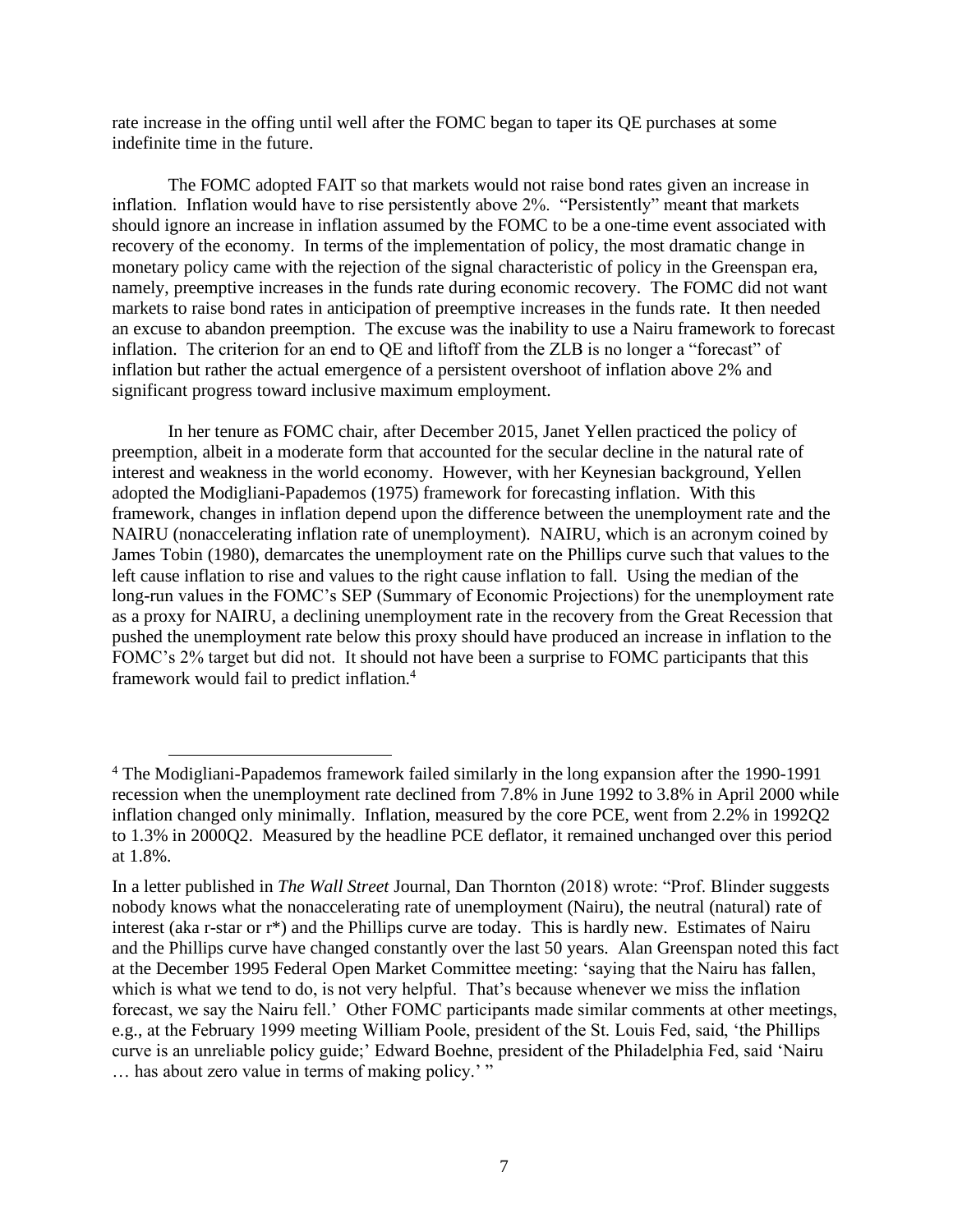With the pandemic, the FOMC kept the Modigliani-Papademos (1975) Phillips curve as the conceptual framework for understanding how it controls inflation. However, the issue then became "What Phillips curve?" Chair Powell admitted that no such empirical relationship can be found in the data. At the same time, the FOMC needed a Phillips curve relationship to ensure its achievement of inclusive maximum employment with only a moderate increase in inflation. It must therefore exist. The resolution was that the Phillips curve does not appear in the data because it is "flat." Powell (1/14/2021) stated:

[W]e have a flat Phillips curve, meaning there's still a small connection ["between slack in the labor market and inflation"] but you need a microscope to find it. We've also got low persistence of inflation, so that if inflation were to go up for any reason it [inflation] … doesn't stay up.... Remember, we're a long way from maximum employment. There's plenty of slack in the labor market.

The FOMC gave substance to an expansionary policy of exploiting a flat Phillips curve by adopting the policy recommended by Joseph Stiglitz (1997) when he was head of the Clinton CEA. That is, the FOMC should discover the NAIRU through running an expansionary monetary policy to lower the unemployment rate until inflation rises. The NAIRU is then the unemployment rate at which lower values are associated with an upward sloping Phillips curve. As a necessary byproduct of the Stiglitz policy, the FOMC rejected the Greenspan policy of preemptive increases in the funds rate intended to preserve price stability. The FOMC viewed preemption as limiting the decline in unemployment. In doing so, it implicitly rejected the principle of tracking the natural rate of interest and thus ensuring a long expansion with near price stability thereby allowing labor markets time to achieve the matching required for a low rate of unemployment.

Having decided on an expansionary monetary policy, the issue arose, "How to define an expansionary monetary policy?" FOMC spokespersons talked about providing "support" for the economy without defining the word "support." Additional commentary makes clear that the FOMC understands the transmission of monetary policy in terms of the 1950s concept of the "cost and availability of credit." The purpose of the quantitative easing (QE) through the purchase of \$120 billion of Treasuries and MBS each month is to "support market function," that is, the "availability" of credit. (The purpose is not to stimulate the dollar expenditure of the public by increasing the money stock.)

Commitment to maintaining the funds rate at the ZLB encourages lending through a low "cost" of credit. It also encourages an expansionary fiscal policy. In a press release issued on March 17, 2020, Speaker of the House Nancy Pelosi (2020) reported, "I spoke with Federal Reserve chairman Powell.... I was encouraged by the Chairman's perspective that with interest rates at nearly zero, Congress is enabled to think big fiscally as we craft a robust response." LHM (3/19/2020) wrote:

The new troika in D.C. is now Mnuchin-Powell-Pelosi.... Bernanke gave the most relevant speech of 2020 in 2002.... As Bernanke noted, "a pledge by the Fed to keep the Treasury's borrowing costs low ... might increase the willingness of the fiscal authorities to [provide fiscal stimulus]…." That's exactly what Powell said to Pelosi today.

#### **4. Lessons from the stop-go policy of the 1970s for 2021 monetary policy**

The characteristic of policy identified by Friedman as long and variable lags caused expansionary monetary policy in the pre-Volcker era to require a subsequent corrective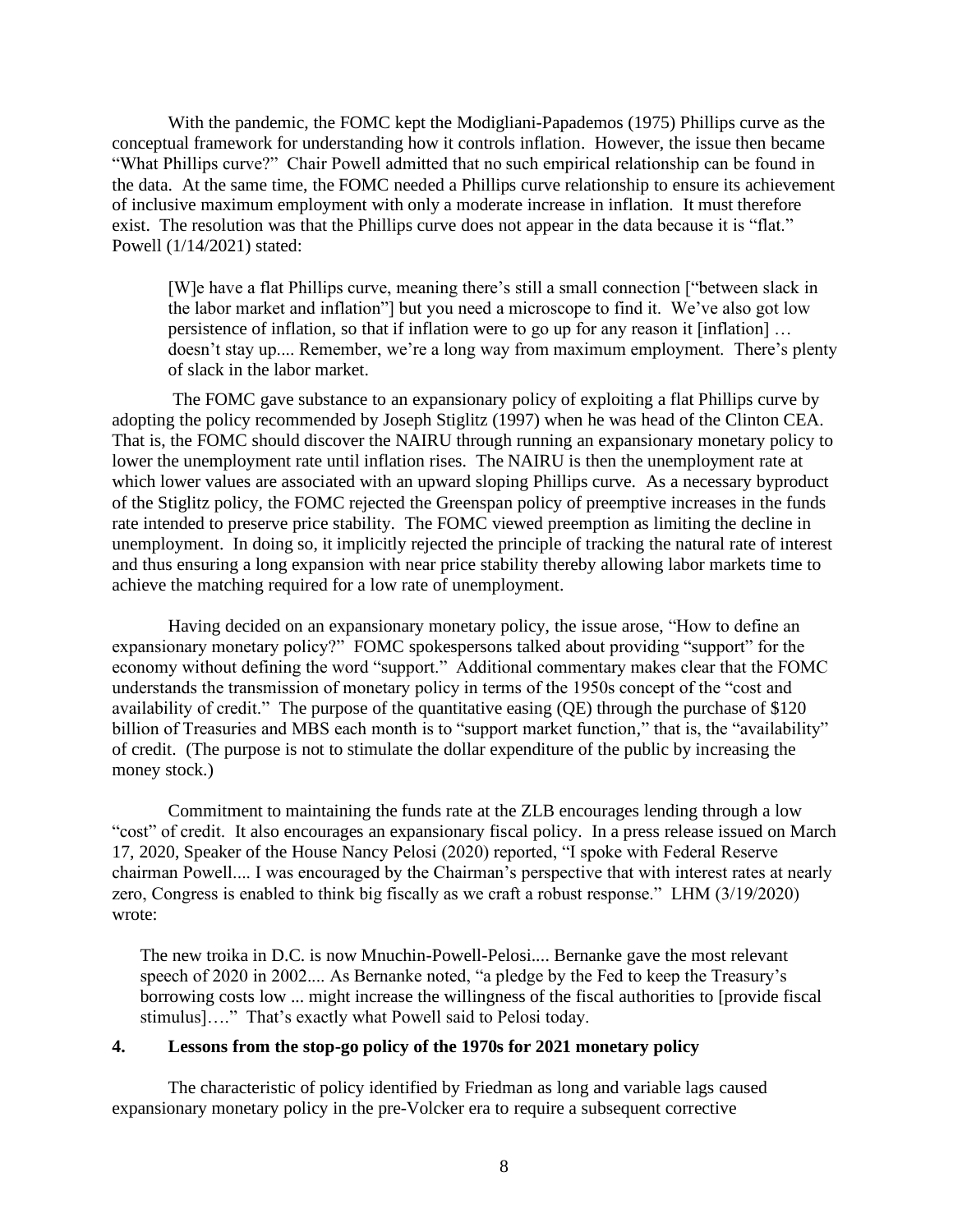contractionary monetary policy (Hetzel 2008, 2012).<sup>5</sup> The Phillips curve framework misled the FOMC in two respects. First, monetary policy did not possess the required ability to control slack (excess unemployment) in the economy so as to move predictably along a Phillips curve. Expansionary monetary policy ended up being inflationary despite contemporaneous estimates of slack in the economy evidenced by an unemployment rate in excess of 4 %. Second, even if the FOMC was capable of such fine-tuning control of the economy, it overestimated the amount of slack in the economy (Orphanides 2003).

As explained by Friedman (1984), the appearance of inflation in the stop-go era meant that the accompanying reduction in unemployment was not sustainable while the reversal of inflation required a recession. The antidote to the "go" policies that had required corrective "stop" policies in the pre V-G era became in the V-G era preemptive increases in the funds rate as economic recovery proceeded to prevent the reemergence of inflation. Preemptive increases in the funds rate during an economic recovery forestalled an increase in inflation. The essence of preemption was to eliminate any attempt to trade off between a reduction in unemployment and an increase in inflation. Such a policy, disciplined by concern for inflation scares, eliminated the cycle of expansionarycontractionary policy by causing the real funds rate to track the natural rate.

Perhaps, the expansionary monetary policies that began in the second half of the 1960s and that initiated successive go-stop cycles no longer serve well as a template for the expansionary policy of 2020-21. One could argue that abandonment of the policy of preemption that characterized the Great Moderation is appropriate given the FOMC's desire to raise actual and expected inflation. However, the issue would still remain of whether the FOMC now has a much-improved ability to estimate slack in the economy. As explained by Brainard (2021), the FOMC's objective of "maximum employment" has been redefined to require a strong labor market for disadvantaged groups: "[T]he K-shaped labor market recovery remains uneven across racial groups, industries, and wage levels. The employment-to-population (EPOP) ratio for Black prime-age workers is 7.2 percentage points lower than for white workers, while the EPOP ratio is 6.2 percentage points lower for Hispanic workers than for white workers…. Workers in the lowest-wage quartile continued to face staggering levels of unemployment of around 22 percent in February."<sup>6</sup>

<sup>&</sup>lt;sup>5</sup> In terms of a metaphor, imagine a policymaker moving the faucet of a bathtub with rightward movements of the handle producing hot water and leftward movements producing cold water. With no lags, the policymaker can produce quick changes in the temperature of the incoming water. Given the amount and temperature of the water in the tub, the policymaker can produce predictable changes in the tub's water temperature. Now imagine that movements in the handle produce changes in the temperature of the incoming water, but only with a lag that is on average 6 months but is also variable. Attempts to move the handle to produce immediate or at least quick changes in the tub's water temperature will be destabilizing. The assumption of an activist policy like FAIT is that the policymaker can implement an alternating go-stop monetary policy without appreciable lags based on a predictable relationship between slack in the economy and inflation—the Phillips curve is "exploitable."

<sup>&</sup>lt;sup>6</sup> The reason for abandoning preemption is to ensure that economic recovery continues long enough to benefit these groups. Brainard (2021) said: "By focusing on eliminating shortfalls from maximum employment rather than deviations in either direction and on the achievement of inflation that averages 2 percent over time, monetary policy can take a patient approach rather than a preemptive approach. The preemptive approach that calls for a reduction of accommodation when the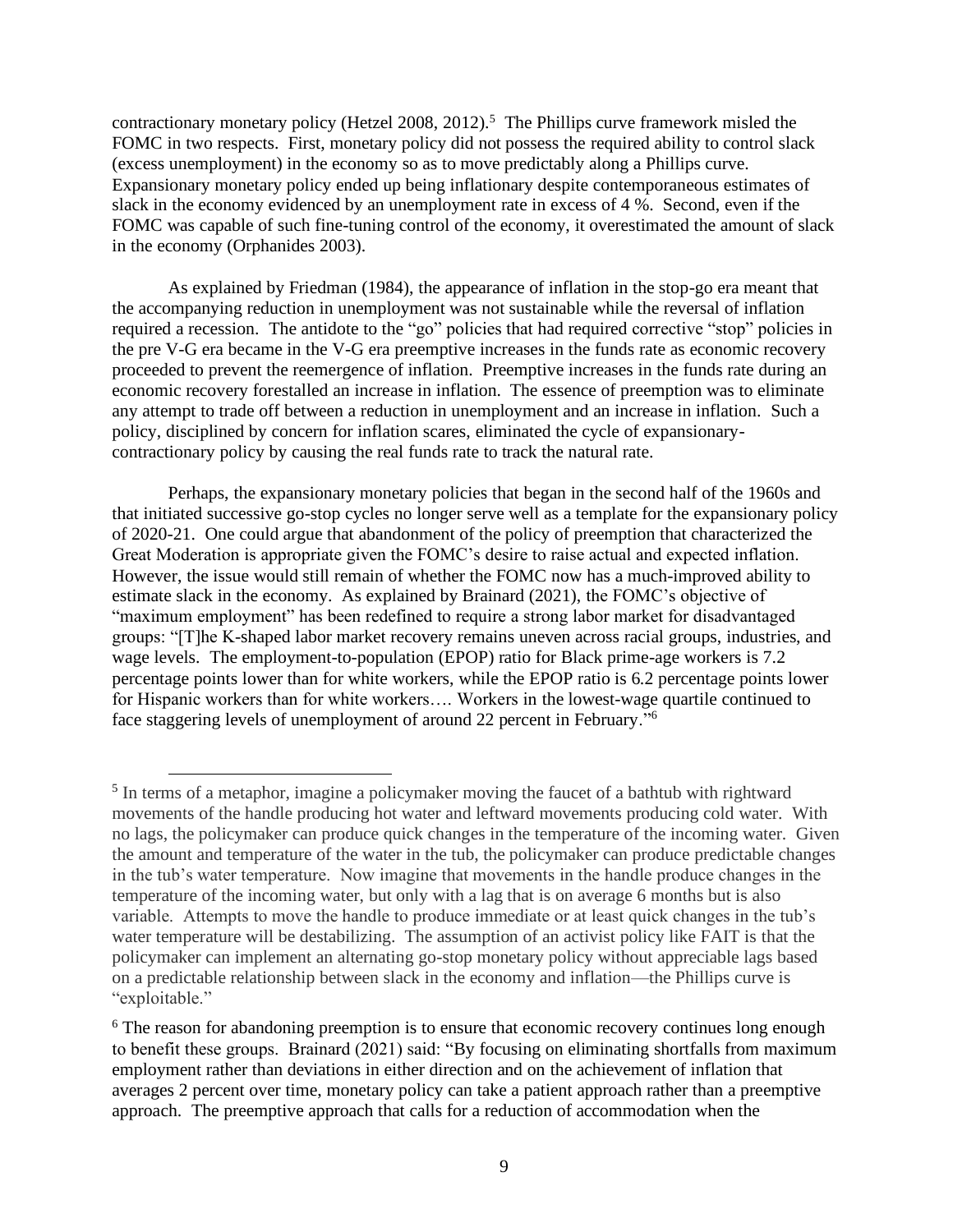An objective for maximum employment high enough to achieve socially desirable objectives is not likely a better benchmark than the traditional U-3 unemployment rate for measuring slack in the economy. The statistics that Brainard cites above are valid but labor markets are still tight. Many workers have withdrawn from the labor market out of fear of the virus, a responsibility to supervise home schooling for children, and generous unemployment benefits. That withdrawal limits supply relative to demand. A story in *Richmond Times Dispatch* (Peifer 2021) illustrates:

[R]estaurants across the country and here at home are faced with a new crisis: staffing. There are nearly 5,000 open restaurant jobs in the Richmond region right now…. Folks are really struggling to get staff on board…. Kruger [a restaurant owner] pointed to the simple math of unemployment benefits right now: Most of the people he's talked to are receiving the maximum state benefit of \$378 a week, plus \$300 a week from the extended federal benefits, which works out to \$678 a week…. That would be about \$35,000 a year…. The average pay for restaurant jobs in the Richmond region, according to data from the Bureau of Labor Statistics, is \$20,400 for fast-food workers….

Using a Phillips curve framework, the FOMC has interpreted the preemptive increases in the funds rate in the recovery from the Great Recession as having limited employment especially in minority communities. The view here is that those preemptive increases in the funds rate tracked the natural rate of interest as the economy began to grow persistently above potential. By providing for an extended noninflationary recovery, monetary policy allowed the labor market time to function to fulfill the goal of "maximum employment" (Hetzel 2021, Ch. 24). It is misleading to use the recovery period as evidence that the FOMC can run an expansionary monetary policy to lower the unemployment rate to at least 3.5%, the prepandemic low, without an undesirably high increase in inflation. To support the latter claim, one must argue that expansionary monetary policies such as the FOMC pursued in the 1970s work well to produce predictable unemployment-inflation trade-offs. It must be that such policies do not in themselves become a source of instability.

In the V-G era, restoration of price stability required abandonment of an activist policy based on manipulating Phillips curve trade-offs. Implementation of William McChesney Martin's leanagainst-the-wind procedures entailed using persistent changes in the unemployment rate as an indicator of whether the economy was growing (declining) at an unsustainable rate. It was not a target. Greenspan's "forecast" was that the unemployment rate could not decline continually (the economy could not grow above potential indefinitely) without inflation. Preemption preserved price stability.

#### **5. Joining MMT and the Phillips curve**

One way to understand the lack of concern for money on the part of the FOMC is through the perspective of Modern Monetary Theory (MMT). The appellation "modern" is a misnomer, however, as MMT is just a revival of Abba Lerner's program to ensure full employment known as "functional finance." The most direct way to understand MMT is through the Keynesian IS-LM framework. The IS schedule is downward sloping and the LM schedule horizontal.<sup>7</sup> The

unemployment rate nears estimates of its neutral rate in anticipation of high inflation risks an unwarranted loss of opportunity for many of the most economically vulnerable Americans…."

 $<sup>7</sup>$  The IS schedule relates the interest rate to aggregate demand. Lower interest rates produce higher</sup> investment and through a multiplier effect higher spending. The LM schedule relates the interest rate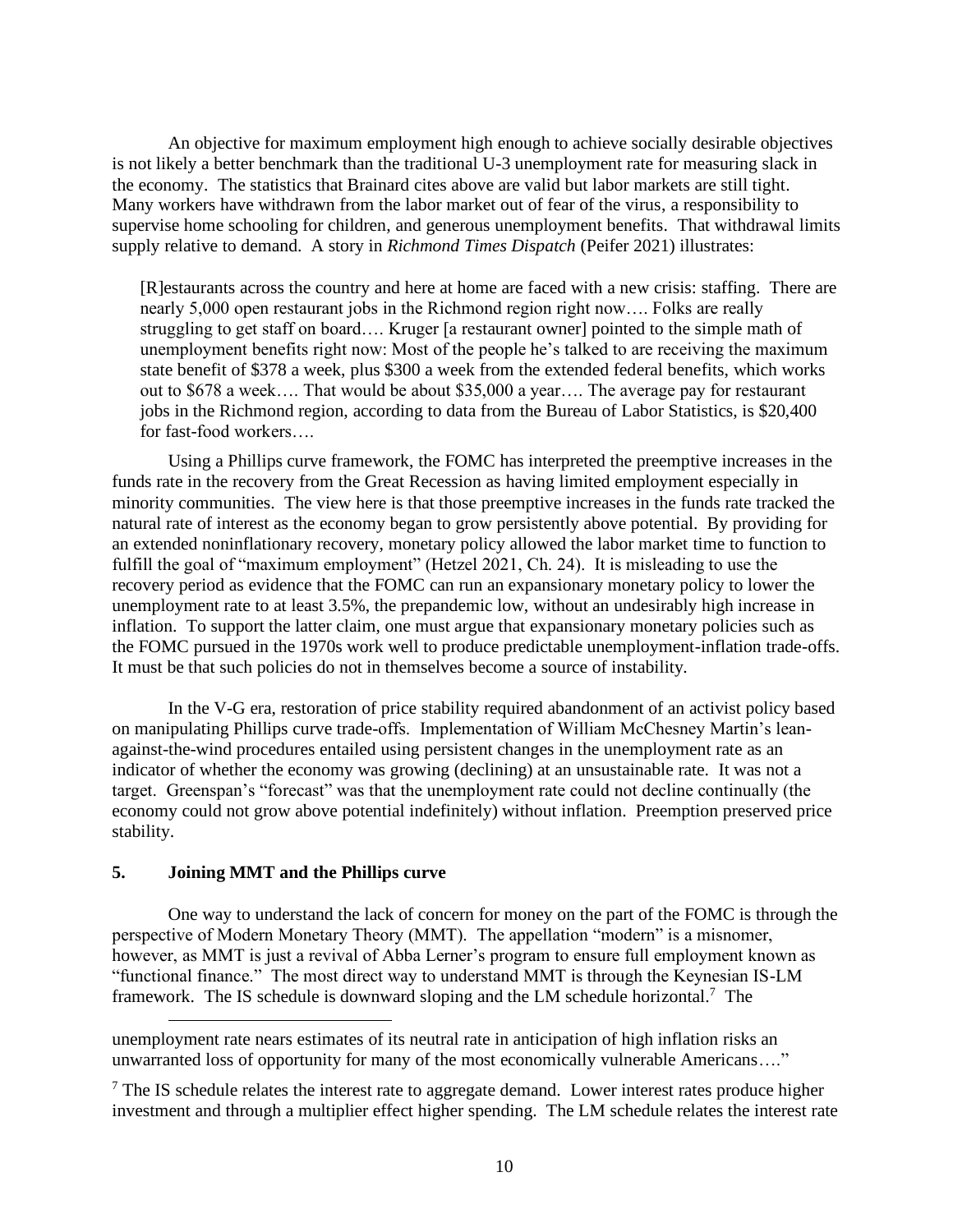responsibility of the government is to adjust the deficit to maintain aggregate spending at a level that maintains full employment. With full employment, price stability obtains.

The following excerpts from Lerner (1943) explain the rationale for the disregard by the central bank for money:

The central idea [of functional finance] is that government fiscal policy, its spending and taxing, its borrowing and repayment of loans, its issue of new money and its withdrawal of money, shall be undertaken with an eye only to the *results* of these actions on the economy…. The first financial responsibility of the government (since nobody else can undertake that responsibility) is to keep the total rate of spending in the country on goods and services neither greater nor less than that rate at which at the current prices would buy all the goods that it is possible to produce. (p. 39)

[A]ny excess of money outlays over money revenue, if it cannot be met out of money hoards, must be met by printing new money…. (p. 41) The almost instinctive revulsion that we have to the idea of printing money, and the tendency to identify it with inflation, can be overcome if we calm ourselves and take note that this printing does not affect the amount of money *spent*….

As long as the public is willing to keep on lending to the government there is no difficulty, no matter how many zeros are added to the national debt. If the public becomes reluctant to keep on lending, it must either hoard the money or spend it. If the public hoards, the government can print the money to meet its interest and other obligations, and the only effect is that the public holds government currency instead of government bonds, and the government is saved the trouble of making interest payments. (pp. 42-3) (italics in original)

In the postwar period, it became clear that the Lerner/IS-LM framework did not provide an adequate theory of inflation. When Lerner wrote, "full employment" meant minimal unemployment. (See the critical commentary in Viner 1950.) During World War II, the unemployment rate declined drastically with a low in October 1944 of .9% (St. Louis FRED, NBER Macrohistory Database, series m08292b). However, such "minimal" unemployment was not a realistic objective and countries like Britain that pursued full employment as an objective experienced inflation (see Britten 1970).

The lack of a framework that explained inflation became urgent in the mid-1960s when the political system led by the Heller CEA under President Kennedy adopted 4% unemployment as a national objective. "Low" unemployment became a political imperative as a way of assuaging the tensions in a polarized society riven by a militant civil rights movement and the war in Vietnam. To meet the demand for a low unemployment policy while assuaging critics that it would be inflationary, Keynesian economists needed to expand the IS-LM framework by adding an equation that would explain inflation. Samuelson and Solow (1960 [1966]) supplied the missing equation by giving a structural interpretation to the graph in a paper of A. W. Phillips' (1958) showing an inverse correlation between unemployment and nominal wages for Great Britain. They reformulated the "Phillips curve" by substituting inflation for the nominal wage and by suggesting that the relationship offered a menu of choice for the policymaker between unemployment and inflation.

to the demand for money. The lower the interest rate, the more money balances there are that are available to finance spending. Output is determined by the intersection of the two schedules.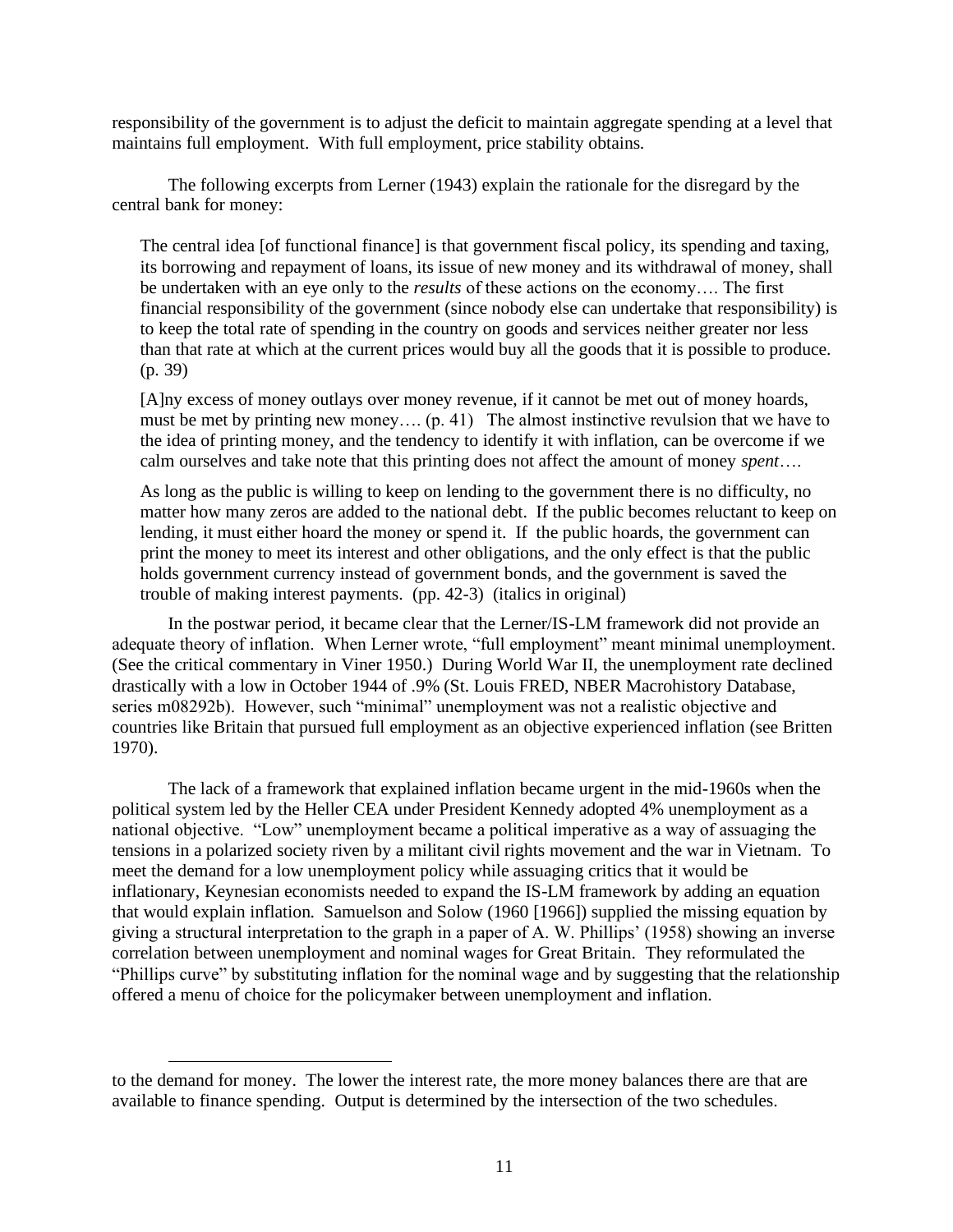#### **6. Money remains central to understanding central banking**

The FOMC needs a conceptual framework that forces it to assess what powers it possesses as a central bank and what disciplines those powers. Henry Thornton (1802 [1939]) had it right. What makes a central bank unique is its control over money creation. The need for a rule that provides for monetary control is essential, even if not conceptualized as such by policymakers. Maintenance of price stability always requires that percentage changes in nominal money equal percentage changes in real money demand. With an interest rate peg as the policy variable, that equality is provided for by the discipline that monetary policy places on the demand for real money balances. With an interest rate target, nominal money changes in response to real money demand. In the quantity theory tradition, the discipline placed on real money demand comes from a central bank rule that provides for a stable nominal anchor and that allows the price system to determine real variables. The latter condition prevails if the central bank causes the real funds rate to track the natural rate of interest. Real money demand (and nominal money) then grows in line with potential output.

There are several reasons to incorporate money into a discussion of monetary policy. As evidenced by the Great Moderation of the V-G era, tracking the natural rate of interest required preemptive increases in the funds rate. The prior Burns-Miller regime of waiting for the emergence of inflation with its prior excess money creation before initiating sustained increases in the funds rate forced the FOMC into the world of Phillips curve trade-offs. The V-G era moved policy into the Goodfriend-King (1997) New Keynesian world of maintaining price stability and by implication a rule that tracked the natural rate of interest (turning the real economy over to the operation of the real business cycle core). Money becomes a veil in that it is not an independent source of disturbance.

The FOMC formally abandoned the practice of preemptive increases in the funds rate in Chair Powell's Jackson Hole speech in August 2020 because of the desire to increase inflation. As of April 2021, labor markets are tight with labor force participation rates down and not likely to increase before children return to in-person school and the generosity of supplemental employment benefits is removed. As of May 2021, a policy of preemption would call for an increase in the funds rate off the ZLB. Of course, the FOMC wants inflation to rise but in a moderate, controlled way unlike the uncontrolled rises in the Burns-Miller era. An indicator that would help to ensure such a controlled rise would be for the monetary aggregate M2 to start to decline thereby reversing the bulge that began in March 2021.

It is necessary to talk about money because of FOMC procedures that combine a funds rate target with QE. As explained above, QE creates a portfolio balance effect (Tobin's Q) that raises the prices of assets (houses, equities, bonds). The rise in asset prices makes investors fell wealthier and raises the natural rate of interest. The question is how much of a rise has occurred in the natural rate of interest? Evidence that the M2 bulge that began in March 2020 is reversing would help to ensure that monetary policy is not so highly stimulative as to cause a significant overshoot in desired inflation.

A focus on money would also help to clarify the FOMC's understanding of the transmission of a stimulative monetary policy to the economy. The FOMC uses the vacuous phrase "support the economy" to explain the operation of a stimulative policy. Quantitatively, the FOMC should explain how a stimulative monetary policy raises the aggregate nominal spending of the public relative to potential output. What ensures that growth in nominal spending eliminates slack in the economy with only a moderate overshoot in inflation? Unfortunately, any such judgment requires forecasting.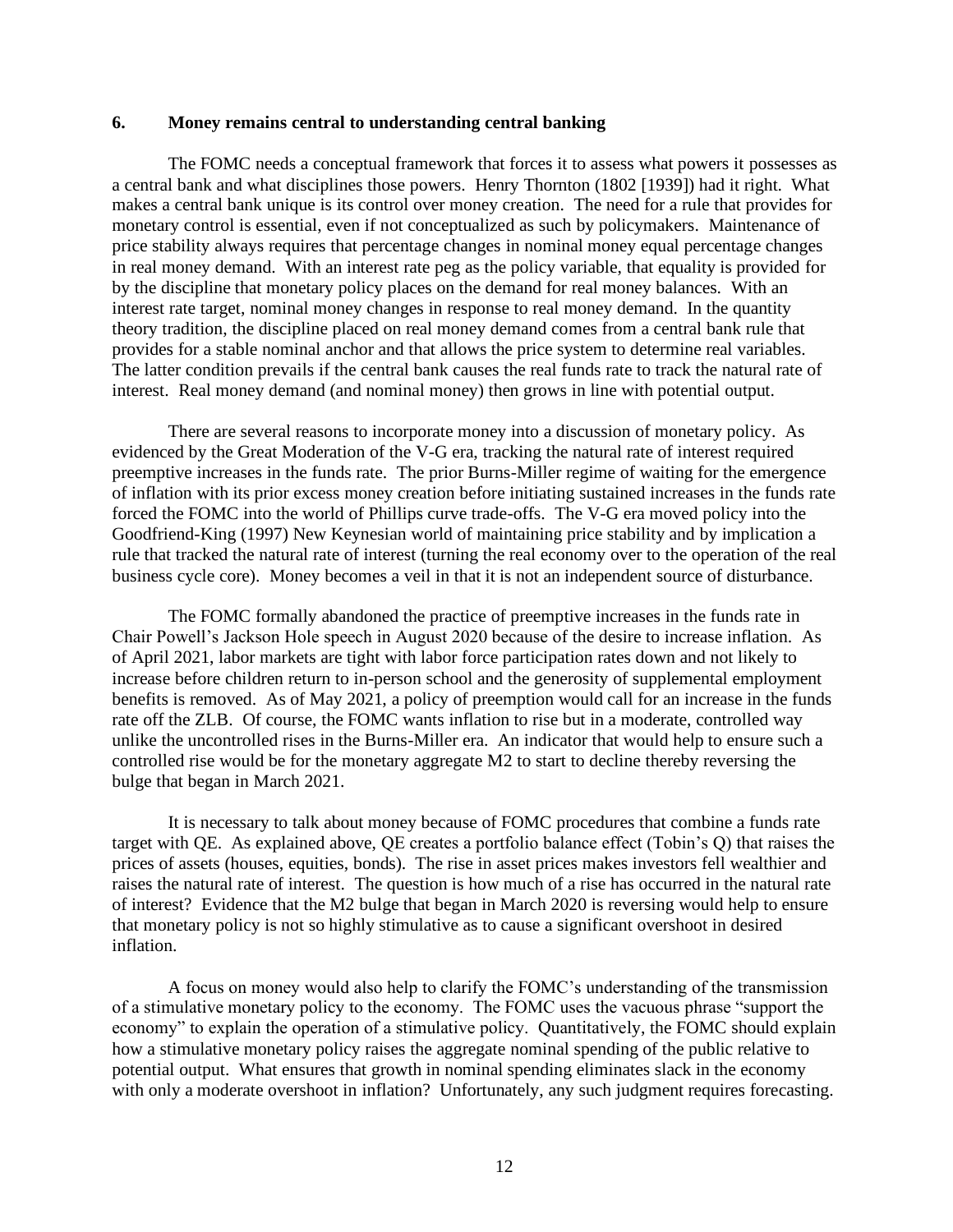Just looking out the window at the economy inevitably falls afoul of Friedman's curse of long and variable lags.

## **7. Concluding comment**

At present, in 2020 and 2021, a similar political calculus exists as in the 1960s and 1970s. The political system demands a low unemployment rate to help heal a fractured society and like the earlier period the Fed supplies the policy. The same issue arises of how to ensure that the desired "low" unemployment rate will be accompanied by an acceptable inflation rate. The Phillips curve provides the assurance. A significant modification is that while the FOMC places the Phillips curve at the center of its policy framework, it no longer uses it to forecast. With its Odyssean forward guidance, the FOMC has promised to continue with QE and to keep the funds rate at the ZLB until it has observed "substantial progress" toward its goals of inclusive maximum employment and a persistent overshoot of inflation from 2%.

As a result, in 2021, monetary policy is intentionally expansionary. Monetary policy is holding the real rate of interest below the natural rate of interest as evidenced by continued high money growth, exuberant equity, commodity and housing markets, and a depreciating dollar. By making investors' portfolios ever more liquid, continued QE forces up asset prices through portfolio rebalancing. Achievement of an inflation rate persistently above 2% through a commitment by the FOMC to keep the funds rate at the ZLB until the desired inflation occurs requires that expected inflation rise.<sup>8</sup> Consequently, the real rate of interest associated with the ZLB will decline and monetary policy will become more expansionary. An expansionary monetary policy will prevent the debt extinction required to reverse the 2020 bulge in M2. The purchasing power represent by that bulge will have to be run down through significant inflation.

When a large percentage of the population is vaccinated and the Covid-19 virus recedes, the economy will recover. The job market will revive. The main risk to the recovery is an uncontrolled surge in inflation. The FOMC has boxed itself in with Odyssean forward guidance to convince markets that the funds rate will remain at the ZLB until 2024 and that QE will continue for a significant further time. The FOMC will fear that any attempt to back off will cause a sharp spike in bond rates. The problem is that the FOMC has not run a strongly expansionary monetary policy since the 1970s and markets have forgotten that inflation is a monetary phenomenon. Hopefully, the kind of widespread debate over monetary policy that emerged in the 1970s will reemerge and force a fundamental evaluation of the role of the Federal Reserve System.

<sup>8</sup> The FOMC Statement for the March 17, 2021, meeting (Board of Governors 3/17/2021) states: "With inflation running persistently below this longer-run goal [2 percent], the Committee will aim to achieve inflation moderately above 2 percent for some time so that inflation averages 2 percent over time and longer-term inflation expectations remain well anchored at 2 percent. The Committee expects to maintain an accommodative stance of monetary policy until these outcomes are achieved."

In interpreting this statement, it is important to keep in mind that the objective that "longer-term inflation expectations remain well anchored at 2 percent" requires raising expected inflation from the lower level anchored at the expectation of near price stability.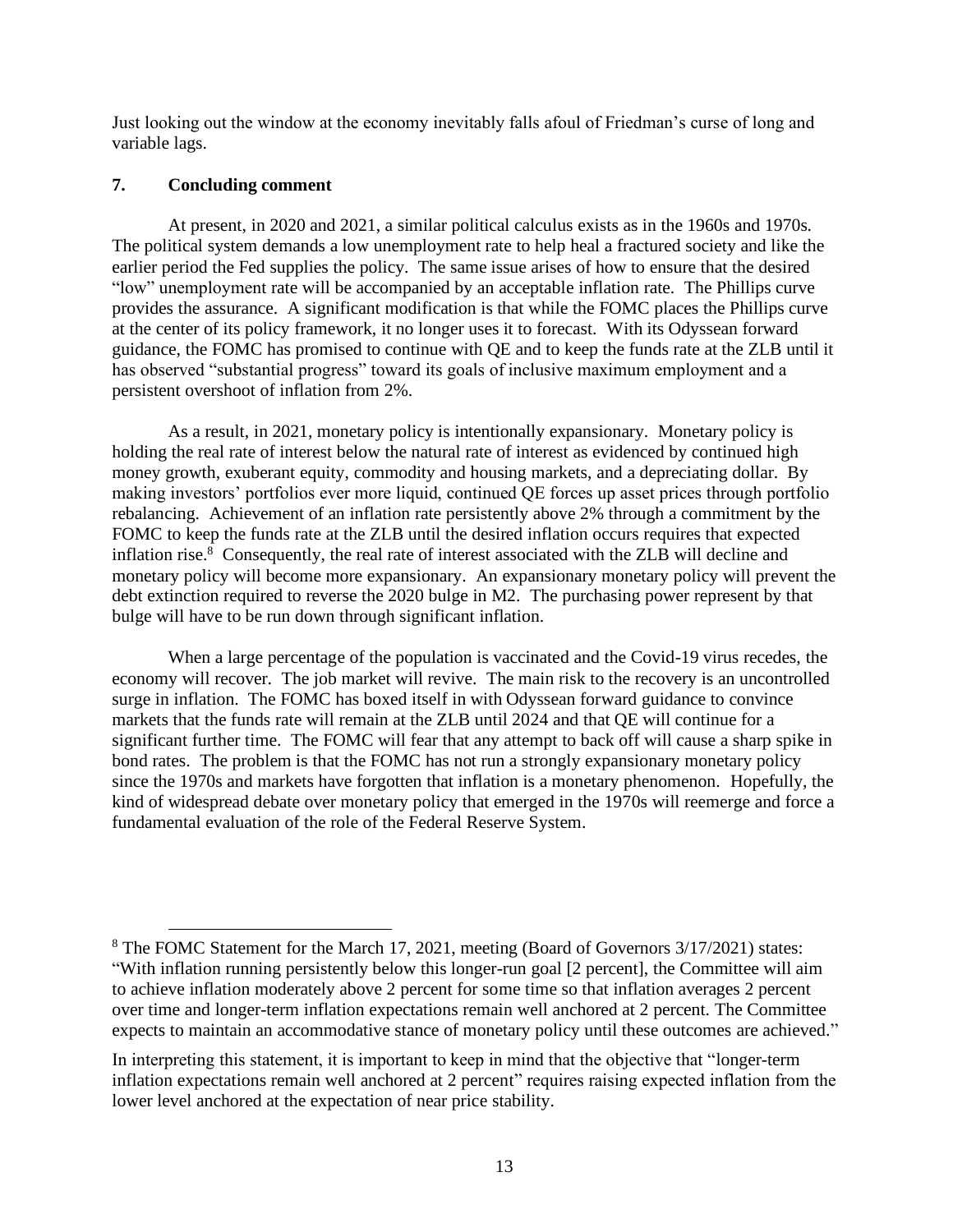#### **Appendix: Using the New Keynesian Model to Exposit the Quantity Theory**

An implication of the quantity theory is that price stability (alternatively, a predictable evolution of the price level) requires central bank operating procedures that impose monetary control (discipline money creation). A "monetary control rule" requires that the central bank implement a credible rule that provides a stable nominal anchor and that turns over to the price system the determination of real variables like output and employment. A stable nominal anchor requires a rule that is credible in that it shapes the price setting of firms in the sticky price sector (firms that set prices for multiple periods). Prices set in the flexible price sector pass through to headline inflation. (See Aoki.)

Goodfriend and King (1997) show that in the basic New Keynesian model a monetary policy of price stability turns the determination of real variables over to the real business cycle core of the economy. There is a classical dichotomy in that price stability separates the determination of the price level from the determination of relative prices (the behavior of the real economy). A rule that gives free rein to the price system to determine real variables requires operating procedures that cause the real funds rate to track the natural rate of interest. Failure to follow such a rule entails interference by the central bank with the operation of the price system. The result is the macroeconomic equivalent of price fixing and produces monetary emissions and contractions that destabilize the price level—the classical quantity-theoretic result.

Blanchard and Gali (2007) offer an alternative vision of the world and the optimal monetary standard. The exercise of monopoly power in the private sector by large corporations and unions drives inflation through markup shocks. A policy of price stability then requires that the central bank periodically suppress output and employment. A "trade-off rule" is optimal. Monetary policy is organized around a Phillips curve that offers an exploitable (predictable) trade-off between unemployment and inflation. The issue then is whether a "monetary control" rule is optimal or whether a "trade-off" Phillips curve rule is optimal.<sup>9</sup>

The output gap equals  $\tilde{y}_t = y_t - y_t^n$  with  $y_t$  the (log of) real output. Using (1) and its counterpart for actual real values and solving forward yields (2).

(2) 
$$
\tilde{y}_t = -s \sum_{k=0}^{\infty} E_t (r_{t+k} - r_{t+k}^n)
$$

That is, the output gap equals the sum of future interest-rate gaps between the actual and natural rate of interest. Finally, (3) expresses the NK Phillips curve.

(3) 
$$
\pi_t = \beta E_t[\pi_{t+1}] + k y_t
$$

<sup>&</sup>lt;sup>9</sup> The exposition here uses the notation in Barsky et al (2014). The real rate of interest,  $r_t$ , is  $r_t = i_t - E_t \pi_{t+1}$ , where  $i_t$  is the market rate of interest and  $E_t \pi_{t+1}$  is expected inflation. The natural rate of interest,  $r_t^n$ , equals (1).

 $(1)$   $r_t^n = \rho_t + s^{-1}E_t(\Delta y_{t+1}^n)$ 

where  $y_t^n$  is the (logarithm of the) natural rate of output,  $\rho_t$  is the subjective rate of time preference, *s* is the intertemporal elasticity of substitution in consumption, and  $\Delta$  is a first-difference operator.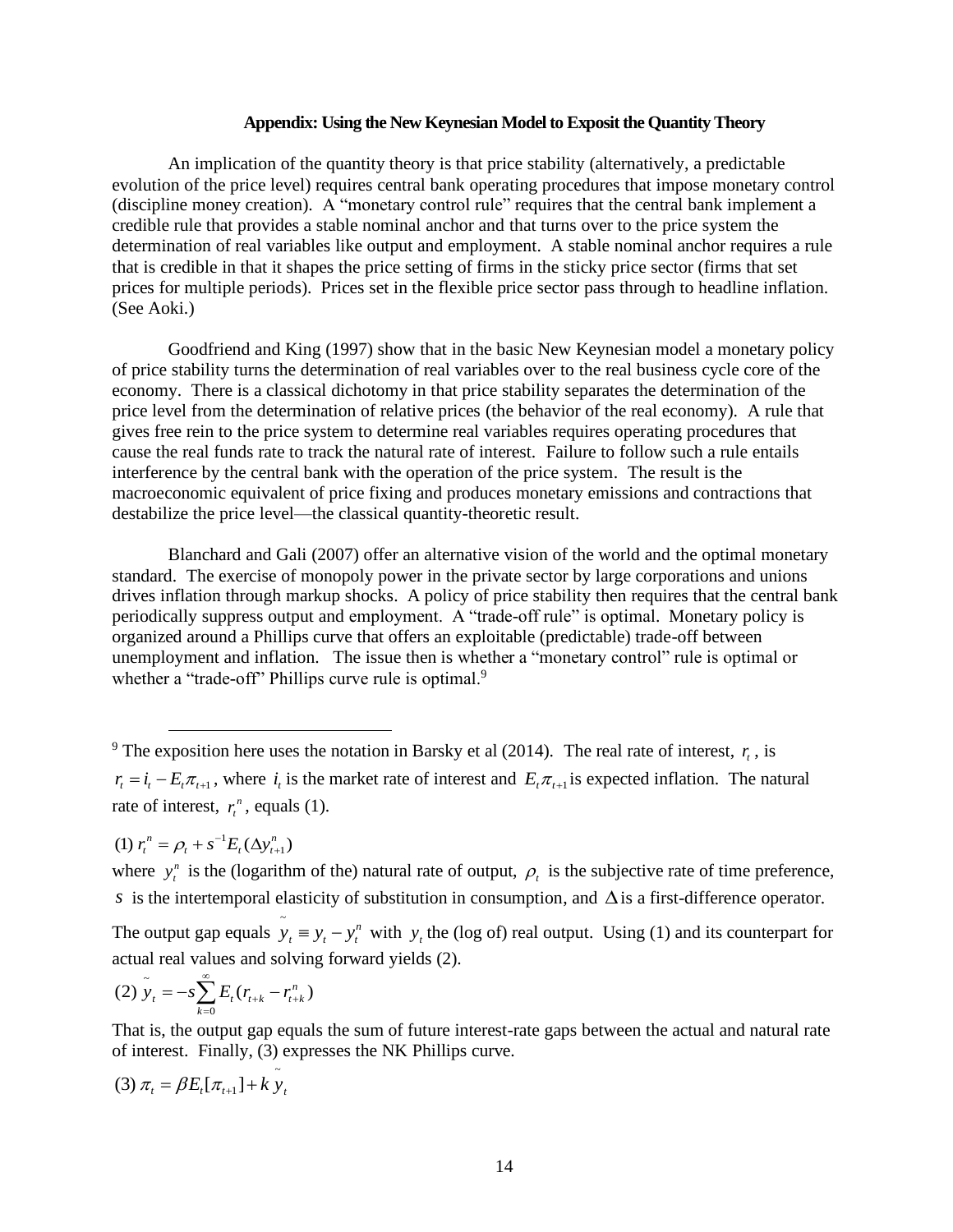The issue is the fundamental one raised in the monetarist-Keynesian debate. In the world in which the monetary control rule is optimal, markup shocks produce only transitory fluctuations in the price level while expected inflation remains unchanged. Those fluctuations do not disrupt the working of the price system. In the world in which the trade-off rule is optimal, the central bank is confronted with what Arthur Burns (1979) termed the anguish of central banking. The central bank is forced into trading off between increases in unemployment and price stability. The organizing spirit of the optimal rule is one of Phillips curve trade-offs not monetary control.

The equation of exchange offers an intuitive way to understand the quantity theory world in which the monetary control rule is optimal and followed by the central bank. The equation is PY=MV. The monetary control rule stabilizes the price level, P, and causes real output, Y, to grow in line with potential. The demand for money then derives from the growth in nominal output, PY, and from fluctuations in the demand for real money, (the inverse of) V. The central bank's interest rate peg allows banks to create deposits to accommodate the associated demand for money while the central bank accommodates the associated demand for reserves. Money is a veil. It exercises no independent influence and provides no predictive power.<sup>10</sup>

In 2021, monetary policy is following the trade-off rule and is highly expansionary. In this situation, it is useful to write the equation of exchange in its traditional form: MV=PY. The FOMC believes that expansionary monetary policy will raise PY with Y (and employment) rising to its prepandemic trend and P rising modestly to above 2%. The last time that the FOMC ran such a highly expansionary monetary policy was in the 1970s. If history is a guide, the current policy will founder for the same reasons it foundered in the 1970s—Friedman's long and variable lags and his dictum that inflation is always and everywhere a monetary phenomenon.

As shown in equation (3), a policy of price stability that keeps actual and expected inflation equal to zero makes the output gap equal to zero. As shown in equation (2), a rule that maintains the output gap equal to zero through price stability is equivalent to a rule that maintains actual and expected real rates of interest equal to their natural counterparts. As Barsky et al (2014, 38) note, "[An] interest rate path in which the actual real rate is always equal to the natural rate achieves both an output gap of zero … and zero inflation." Blanchard and Gali (2007) dispute this result by adding a markup shock to equation (3).

 $10$  Money can provide no predictive power and still be an independent source of disturbances. With passage of the Depository Institutions Deregulation and Monetary Control Act in 1980, real money demand became interest sensitive. M1 and M2 ceased to be useful as indicators of the stance of monetary policy by moving countercyclically. When the economy weakens, money market interest rates decline. Banks, however, lower the interest rates they pay on deposits only with a lag. Consequently, funds from the money market flow into bank deposits. This reintermediation causes the monetary aggregates to grow. It would of course be a mistake for the Fed to raise the funds rate.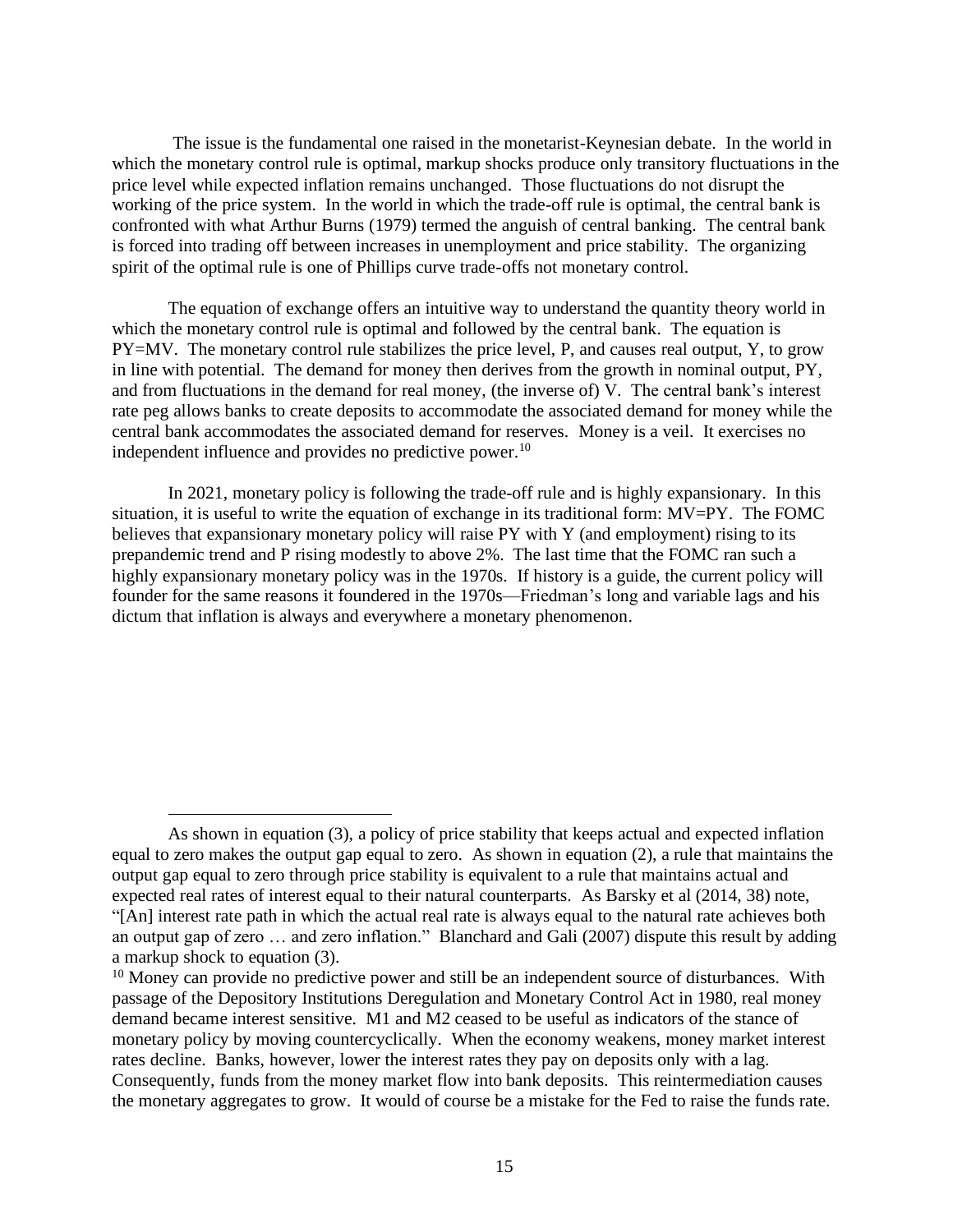#### **References**

- Aoki, Kosuke. "Optimal Monetary Policy Responses to Relative-Price Changes." *Journal of Monetary Economics* 48 (2001), 55-80.
- Barsky, Robert B.; Alejandro Justiniano; and Leonardo Melosi. "The Natural Rate of Interest and Its Usefulness for Monetary Policy." *American Economic Review*: *Papers and Proceedings* 104 (May 2014), 37-43.
- Blanchard, Olivier and Jordi Gali. "Real Wage Rigidities and the New Keynesian Model." *Journal of Money, Credit, and Banking* 39 (February 2007), 35-65.
- Board of Governors. FOMC Statement for the March 17, 2021 meeting.
- Brainard, Lael. "Remaining Patient as the Outlook Brightens." Speech at the National Association for Business Economics Virtual 377<sup>th</sup> Annual Economic Policy Conference, March 23, 2021.
- Burns, Arthur F. *The Anguish of Central Banking*. Belgrade, Yugoslavia, Per Jacobsson Foundation, 1979.
- Campbell, Jeffrey R.; Charles L. Evans; Jonas D. M. Fisher; and Alejandro Justiniano. "Macroeconomic Effects of Federal Reserve Forward Guidance." *Brookings Papers on Economic Activity* (Spring 2012), 1-80.
- Friedman, Milton. "The Role of Monetary Policy (1968)" in Milton Friedman, ed., *The Optimum Quantity of Money*. Chicago: Aldine, 1969, pp. 95-110.
- \_\_\_\_\_. "Monetary Policy for the 1980s." in *To Promote Prosperity: U.S. Domestic Policy in the mid-1980s*, ed. John. H. Moore, Stanford: Hoover Institution Press, 1984, 23-60.
- \_\_\_\_\_. "The Quantity Theory of Money." in John Eatwell, Murray Milgate, and Peter Newman, eds., *The New Palgrave Money*. New York: W. W. Norton, 1989, 1-40.
- Goodfriend, Marvin and Robert G. King. "The New Neoclassical Synthesis." NBER *Macroeconomics Annual*, eds. Ben S. Bernanke and Julio Rotemberg, 1997.
- Hetzel, Robert L. *The Monetary Policy of the Federal Reserve: A History*. Cambridge: Cambridge University Press, 2008.
- \_\_\_\_\_. *The Great Recession: Market Failure or Policy Failure?* Cambridge: Cambridge University Press, 2012
- \_\_\_\_\_. *The Evolution of Monetary* Policy *from the Founding of the Fed through 2020: A Narrative and Intellectual History*, 2021.
- Lerner, Abba P. "Functional Finance and the Federal Debt." *Social Research*, The Johns Hopkins University Press 10:1 (February 1943), 38-51.
- LHM *Monetary Policy Analytics*, "Helicopter Jay: Fiscally Think Big(ly)." March 19, 2020.
- Modigliani, Franco and Lucas Papademos. "Targets for Monetary Policy in the Coming Year." *Brookings Papers on Economic Activity* 1 (1975), 141-63.
- Orphanides, Athanasios. "The Quest for Prosperity without Inflation." *Journal of Monetary Economics* 50 (April 2003), 633-63.
- Peifer, Karri. "As Restaurants across Richmond reopen, a new crisis is emerging staffing." *Richmond Times Dispatch*, April 9, 2021.
- Pelosi, *Nancy*. 2020. "Dear Colleague on Latest Progress on Coronavirus Response." Press release,